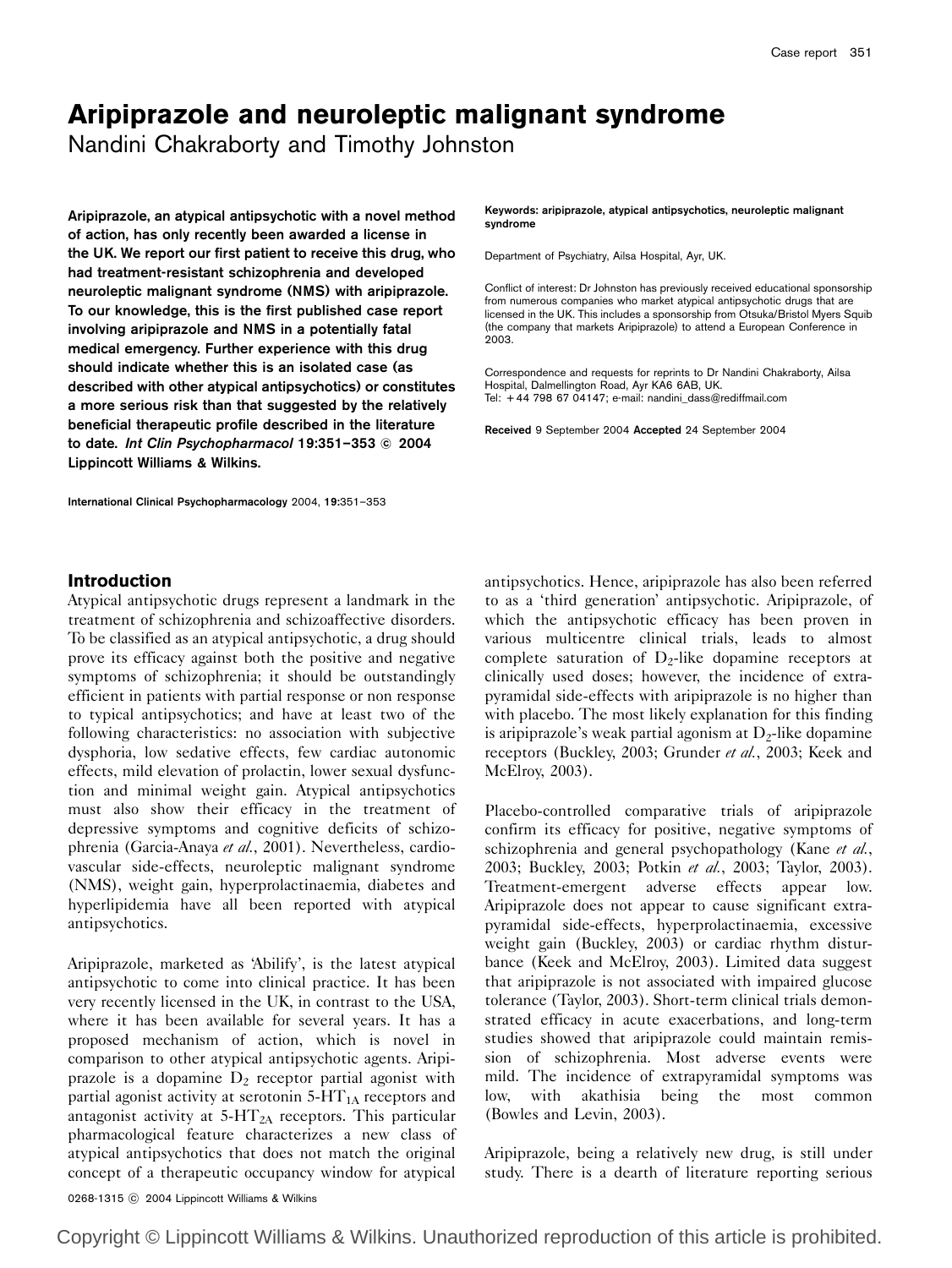side-effects with this medication. Here, we report a case of neuroleptic-induced neuroleptic malignant syndrome with aripiprazole.

### Case report

The patient was a 42-year-old Caucasian male, known to the local psychiatric services since the age of 14 years. He was diagnosed with childhood schizophrenia.

Throughout the course of his illness, he was put on various antipsychotics, both typical and atypical. He did well for a number of years on Fluphenazine depot, which was eventually stopped due to emerging tardive dyskinesia. With clozapine, he demonstrated some therapeutic benefit initially, but his family was concerned about their son's impaired concentration while on clozapine, and were apprehensive about increasing its dose beyond 300 mg per day. He showed significant deterioration on quetiapine. He became more and more withdrawn and hallucinated quite frequently. His tardive dyskinesia re-emerged and was getting worse on the quetiapine. He was on 350 mg of quetiapine when he was hospitalized this time, with a view to revise his medication.

The patient was admitted with a significant deterioration in his mental state. He was actively hallucinating, and very withdrawn in his behaviour. Due to a lack of appropriate response to other antipsychotics, a decision was taken to start him on aripiprazole. Aripiprazole was first started at the dose of 15 mg nocte and then increased to 30 mg nocte after 1 week. During this period, his condition remained much the same, without much improvement or deterioration.

Within 2 days of increasing the dose of aripiprazole, he started getting markedly more withdrawn. He became mute and stopped eating and drinking on his own. He would sit in the same position for hours. It took much persuasion and prompting to make him walk to the dinner table and eat his meals. He had marked muscle rigidity. On investigation, his creatinine kinase was first raised to 271 U/l. Within another 24 h, it had risen to 955 U/l. There was no history of trauma or intramuscualar injections. He was also dehydrated and tachycardic. There was no pyrexia or autonomic instability.

The patient was diagnosed as having a neurolepticinduced catatonia. There was concern due to his rising creatinine kinase and the onset of a NMS was considered as a differential diagnosis at this point. The aripiprazole was stopped and he was started on Lorazepam alone (1–2 mg p.r.n.). He was also transferred to the medical ward.

On the medical ward, he made an uneventful recovery with the benefit of supportive measures (intravenous fluids and nursing care). On stopping aripiprazole, his creatinine kinase started to fall gradually. It ultimately reached baseline in 8 days.

The patient was then transferred back to the psychiatric ward after 1 week. After discussion with his family, it was agreed that clozapine would be reinstated.

#### **Discussion**

This case is interesting in a number of aspects. The work of a number of investigators supports the concept of NIC-NMS (neuroleptic-induced catatonia-neuroleptic malignant syndrome) as a single spectrum disorder, which may present with varying degrees of severity (Hynes and Vickar, 1996; Fink, 1996; Fink, 2001). The diagnostic criteria for NMS comprise a controversial area among investigators, who differ among themselves about what should be considered to be the cardinal features of NMS. In a patient who shows full blown manifestation of all the symptoms of NMS, diagnosis is relatively easy. However, if the symptoms are few and relatively mild, considerable debate may ensue (Pelonero et al., 1998). There is still no consensus regarding the diagnosis, pathophysiology and treatment of this potentially lethal medical condition (Gurrera, 2002).

All antipsychotics have been reported in the literature as being capable of inducing neuroleptic malignant syndrome, including rare reports of clozapine, olanzapine and risperidone-induced NMS (Caroff et al., 2000). To our knowledge, there are no published literature regarding aripiprazole and NMS or aripiprazole and catatonia.

It was clearly evident that our patient had neurolepticinduced catatonia. We also believe that his clinical picture was in keeping with mild to moderate NMS (according to the scoring system suggested by Hynes et al., 1996). For NIC-NMS spectrum, our patient would have scored 5, supporting the evidence for a mild to moderate (NMS), which may have progressed to a more severe and fullblown picture if the aripiprazole had not been stopped timely. It is true that our patient did not develop pyrexia, but Hynes et al. (1996) have already reported a case of NMS without pyrexia in a 12-year-old boy. It has also been suggested that atypical antipsychotics may produce an atypical or milder form of NMS. There are case reports to suggest that extreme hyperthermia and extrapyramidal dysfunction are less frequent in NMS associated with atypical antipsychotics compared to the conventional ones (Caroff et al., 2000).

There have been a number of comparative studies of aripiprazole with respect to the efficacy and tolerability profiles of other atypical antipsychotic medications, but more are warranted. Aripiprazole's clinical role will be